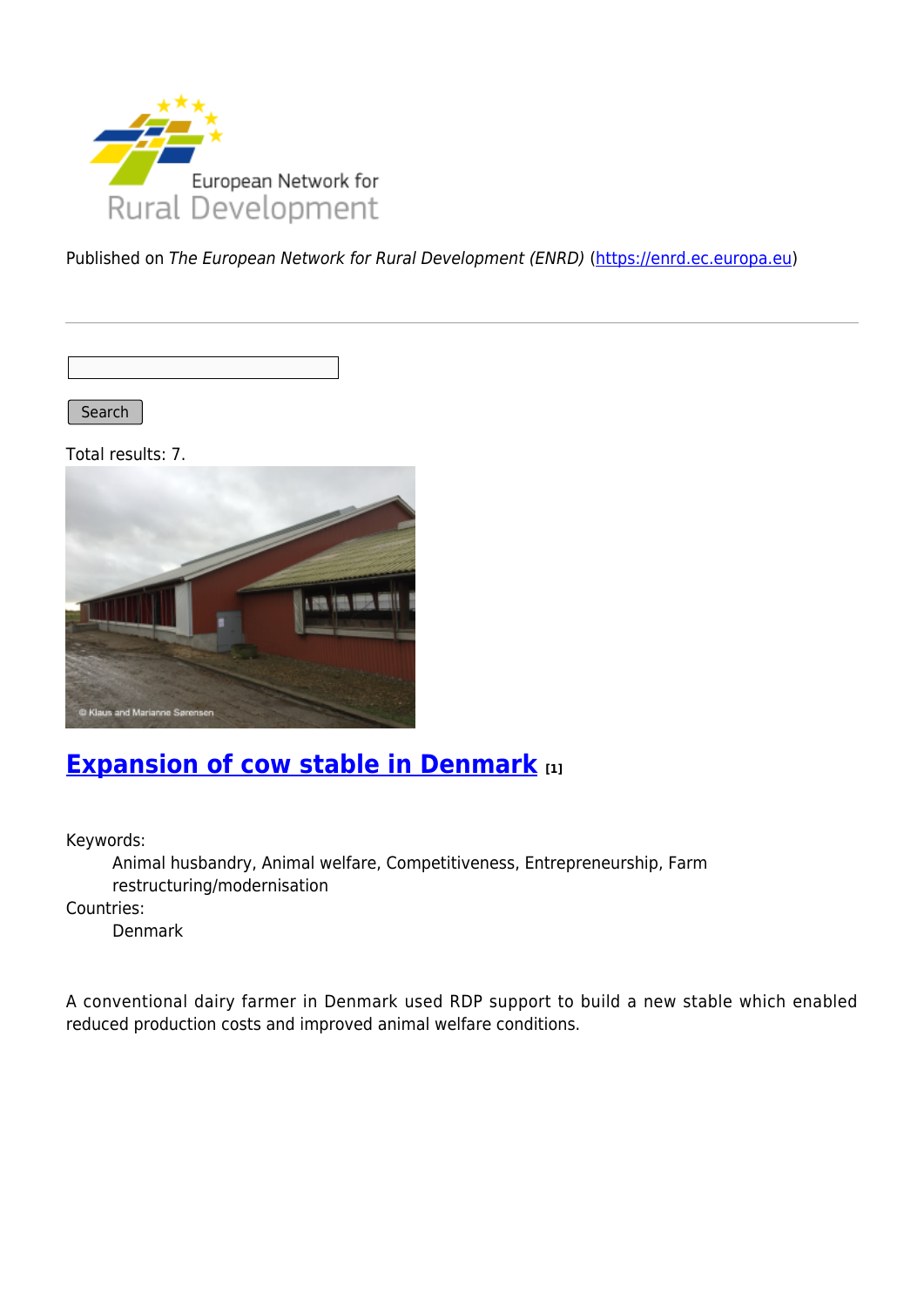

# **[Setting up a new pig stable at Stenbrogård](https://enrd.ec.europa.eu/projects-practice/setting-new-pig-stable-stenbrogard_en) [2]**

Keywords:

Animal husbandry, Animal welfare, Competitiveness, Farm restructuring/modernisation, GHG & ammonia emissions

Countries:

Denmark

Expanding the production capacity of a pig farm in Denmark, while improving animal welfare and reducing NH3 emissions.



## **[Flowering meadows at Endrup](https://enrd.ec.europa.eu/projects-practice/flowering-meadows-endrup_en) [3]**

Keywords:

Animal husbandry, Biodiversity, Climate change adaptation, Nature conservation, Protected areas

Countries:

Denmark

Promoting extensive grazing in a communal area to enhance biodiversity in and around a Natura 2000 designated area.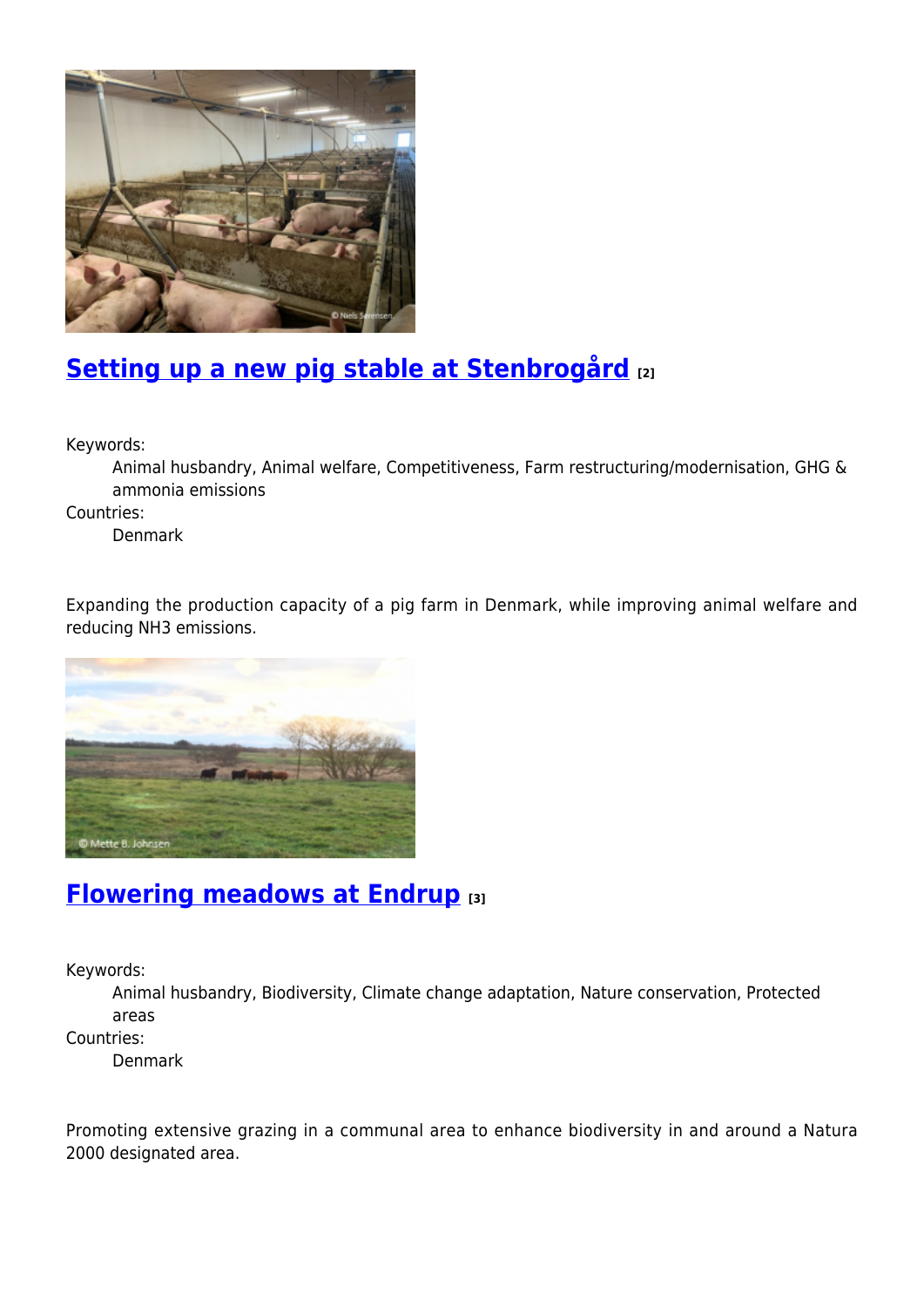

# **[Construction of a new energy efficient broiler house](https://enrd.ec.europa.eu/projects-practice/construction-new-energy-efficient-broiler-house_en) [4]**

Keywords:

Animal husbandry, Animal welfare, Climate change adaptation, Competitiveness, Energy efficiency, Farm restructuring/modernisation

Countries:

Denmark

Rural Development Progamme investment support enabled a conventional broiler farmer to construct a new energy efficient broiler house.



### **[Producing green energy from pig manure](https://enrd.ec.europa.eu/projects-practice/producing-green-energy-pig-manure_en) [5]**

Keywords:

Animal husbandry, Animal welfare, Climate change adaptation, Competitiveness, Energy efficiency, Farm restructuring/modernisation, GHG & ammonia emissions Countries:

Belgium

Developing a new and practical system to manage pig manure more efficiently, as a means to significantly reduce NH3 emissions and produce green energy.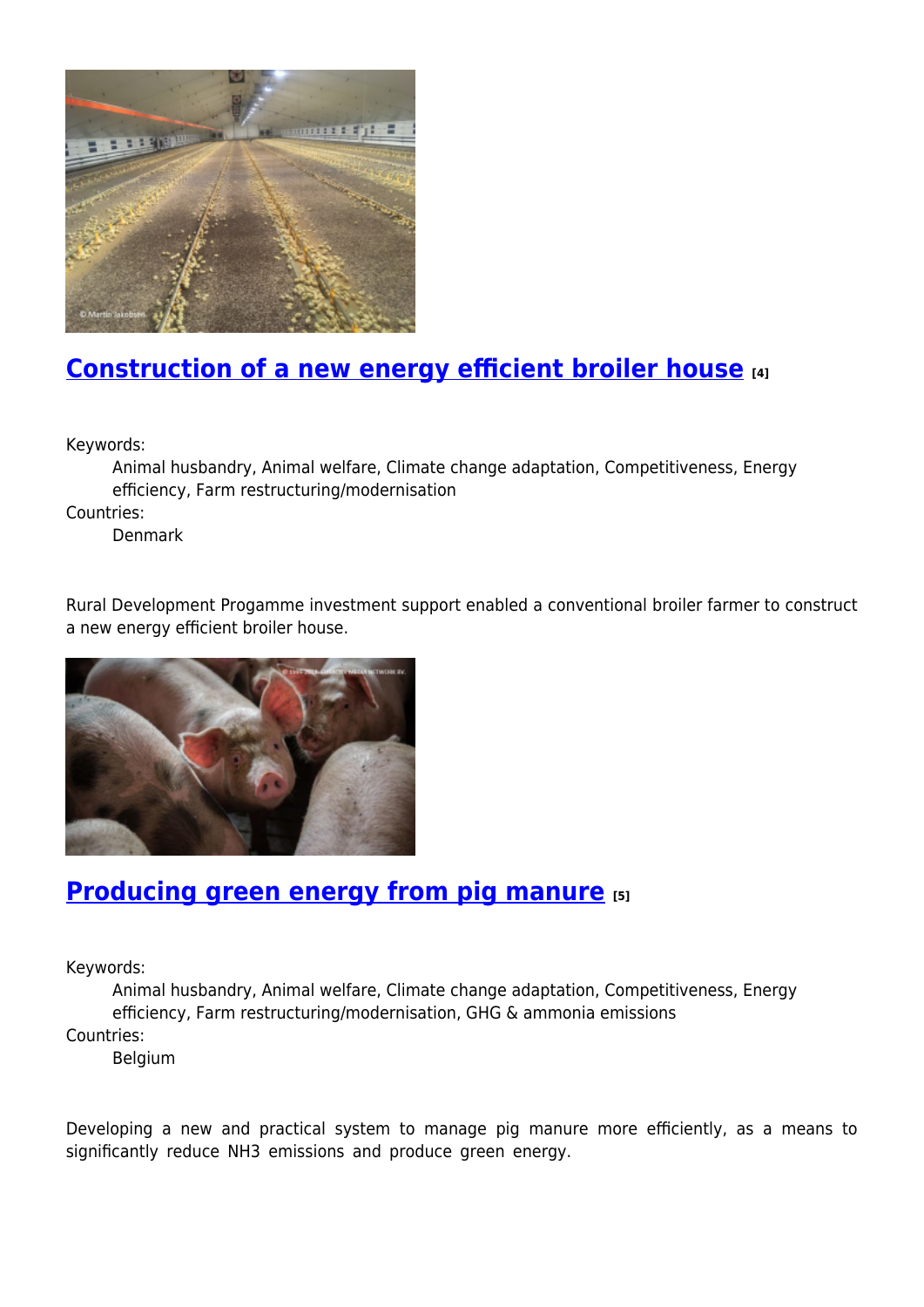

# **[Purchase of a new tractor by a wine producing family farm](https://enrd.ec.europa.eu/projects-practice/purchase-new-tractor-wine-producing-family-farm_en)** [6]

Keywords:

Agriculture, Competitiveness, Entrepreneurship, Environmental protection, Family farming, Farm restructuring/modernisation, Job creation

Countries:

Croatia

A family farm specialised on wine production used RDP support to acquire a new tractor and in this way improve its productivity and competitiveness.



## **[Modernisation of a pig farm in Croatia](https://enrd.ec.europa.eu/projects-practice/modernisation-pig-farm-croatia_en) [7]**

Keywords:

Agriculture, Animal husbandry, Competitiveness, Farm restructuring/modernisation Countries:

Croatia

Investing in new machinery and equipment to allow increase the productivity of a pig farm.

#### **Source URL:**

https://enrd.ec.europa.eu/projects-practice/\_en?project\_keywords\_filter=19753&amp%3Bamp%3Bproject\_country=All &amp%3Bamp%3Bfield\_enrd\_prj\_measure\_tid=All&amp%3Bamp%3Bfield\_enrd\_prj\_focus\_area\_tid=All&amp%3Bamp